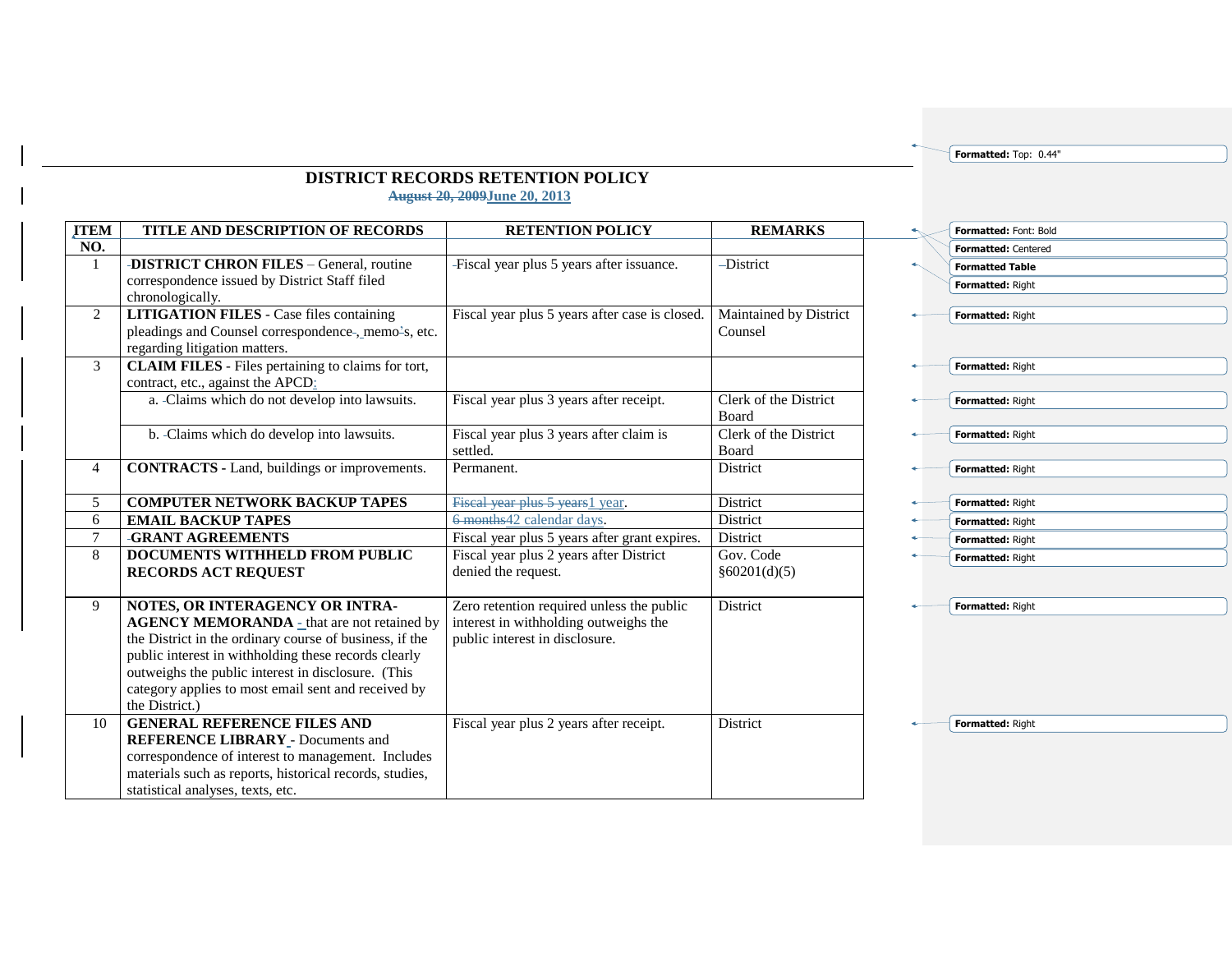| 11 | <b>PURCHASE ORDERS</b> - Purchase requisition forms<br>and correspondence relating to acquisitions of supplies                                             | Fiscal year plus 5 years.                                                     | <b>District</b>                                               |
|----|------------------------------------------------------------------------------------------------------------------------------------------------------------|-------------------------------------------------------------------------------|---------------------------------------------------------------|
|    | equipment, agreements, services, etc. with vendors.                                                                                                        |                                                                               |                                                               |
| 12 | <b>WORK REQUESTS</b>                                                                                                                                       | Fiscal year plus 1 year.                                                      | <b>District</b>                                               |
| 13 | FIXED ASSET INVENTORY- Inventory of all<br>departmental fixed assets.                                                                                      | Fiscal year plus 5 years.                                                     | <b>District</b>                                               |
| 14 | <b>REQUEST FOR WARRANTS</b>                                                                                                                                | Fiscal year plus 5 years or anytime after<br>authorized reproduction.         | Government Code<br>§26907 Maintained by<br>Auditor-Controller |
| 15 | TRAVEL EXPENSE CLAIMS - Includes mileage<br>and expense claims.                                                                                            | Fiscal year plus 5 years.                                                     | District. Government<br>Code §26907                           |
| 16 | <b>BI-WEEKLY TIMECARDS</b>                                                                                                                                 | Fiscal year plus 5 years or after audit $(2)$<br>vears minimum.               | <b>District</b>                                               |
| 17 | <b>BI-WEEKLY PAYROLL REGISTERS - Payroll</b><br>information for all employees including benefit<br>deductionss.                                            | Fiscal year plus 7 years or after audit.<br>These records are retained on CD. | <b>District</b>                                               |
| 18 | <b>FINAL BUDGET</b>                                                                                                                                        | Permanent.                                                                    | <b>District</b>                                               |
| 19 | PROPOSED BUDGET                                                                                                                                            | Fiscal year plus 5 years after issuance.                                      | District                                                      |
| 20 | <b>CONTRACTS</b> - Routine maintenance, service,<br>independent contractors                                                                                | Fiscal year plus 5 years after contract<br>expires.                           | District (Statue of<br>limitations is 4 years.<br>(CCP 337)   |
| 21 | <b>AUDIT REPORTS</b> $=$ Audits prepared by District or<br>commissioned by Auditor-Controller                                                              | Fiscal year plus 10 years.                                                    | <b>District</b>                                               |
| 22 | PAYMENTS AND CLAIMS - Payments, claims<br>and invoices for materials and services. Includes<br>transfers and -other billings.                              | Fiscal year plus 5 years.                                                     | District                                                      |
| 23 | <b>FIXED ASSET RECORDS</b>                                                                                                                                 | Fiscal year plus 5 years after asset is<br>retired.                           | District                                                      |
| 24 | <b>JOURNAL ENTRY</b> <sub><math>=</math></sub> Used to enter postings to<br>general ledger that are not automatically entered by<br>the accounting system. | Fiscal year plus 3 years.                                                     | District                                                      |

| Formatted: Right |
|------------------|
|                  |
|                  |
| Formatted: Right |
| Formatted: Right |
|                  |
| Formatted: Right |
|                  |
|                  |
| Formatted: Right |
|                  |
| Formatted: Right |
|                  |
| Formatted: Right |
|                  |
|                  |
| Formatted: Right |
| Formatted: Right |
| Formatted: Right |
|                  |
|                  |
| Formatted: Right |
|                  |
| Formatted: Right |
|                  |
|                  |
| Formatted: Right |
|                  |
| Formatted: Right |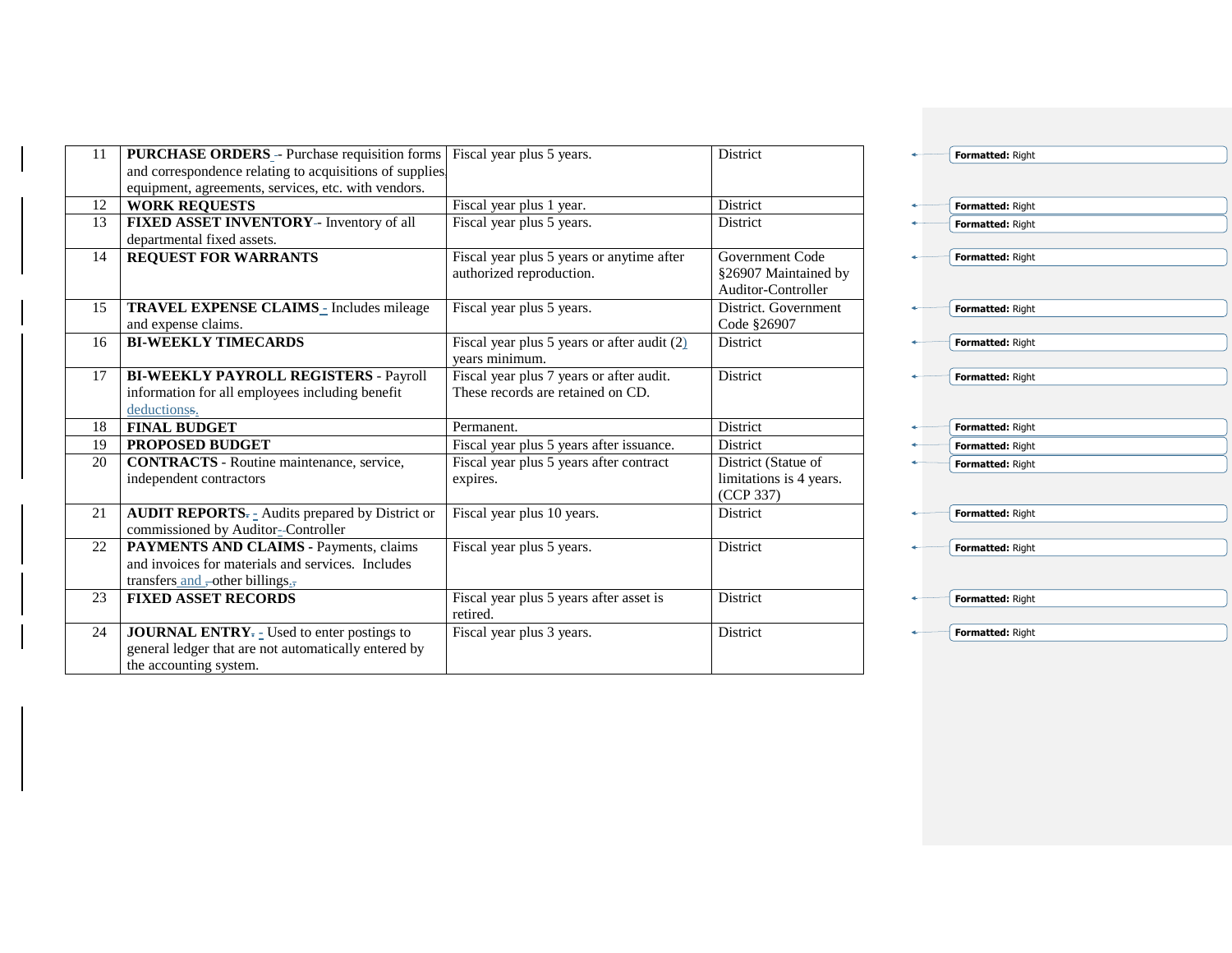| 25 | <b>DEPOSIT RECORDS</b> <sub>7</sub> Records documenting<br>receipt and deposit of funds in Treasury.                                                                                                                                                                                                                                         | Fiscal year plus 5 years after audit.                                                                                                                                                                                                                                   | Treasurer/District                                                                     | Formatted: Right                                                                                                                                               |
|----|----------------------------------------------------------------------------------------------------------------------------------------------------------------------------------------------------------------------------------------------------------------------------------------------------------------------------------------------|-------------------------------------------------------------------------------------------------------------------------------------------------------------------------------------------------------------------------------------------------------------------------|----------------------------------------------------------------------------------------|----------------------------------------------------------------------------------------------------------------------------------------------------------------|
| 26 | <b>LOANS - LONG TERM</b> <sub><math>\tau</math></sub> = Records of long term<br>loans to District used for special projects and verify<br>expenses. Includes accounting records.                                                                                                                                                             | Fiscal year plus 5 years.                                                                                                                                                                                                                                               | District                                                                               | Formatted: Right                                                                                                                                               |
| 27 | <b>CAPITAL LEASES</b> <sub>" -</sub> Includes all information on<br>all capital leases to keep track of payments on leases<br>and for annual financial report. Includes copies of all<br>leases on file and a capital lease schedule.                                                                                                        | -Fiscal Year plus 5 years after final<br>payment.                                                                                                                                                                                                                       | District                                                                               | Formatted: Right                                                                                                                                               |
| 28 | ACCOUNTS RECEIVABLE <sub><math>\overline{z}</math></sub> Includes invoices,<br>attachments, backup copies and remittance advices.<br>Filed by account and invoice number.                                                                                                                                                                    | Fiscal year plus 5 years after final payment<br>made.                                                                                                                                                                                                                   | <b>District</b>                                                                        | Formatted: Right<br>Formatted: Font: Not Bold                                                                                                                  |
| 29 | PAYROLL TAX RECORDS - Basic employee data<br>including name, address, and gender. Annual<br>calendar year compensation records including:<br>Amount of annual payment, straight time and<br>overtime hours/pay, pension payments, fringe<br>benefits paid, deductions, amounts of wages subject<br>to withholding and actual taxes withheld. | Paper records: calendar year plus one,<br>annual financial audit, whichever comes<br>first. Payroll Processor compact disks:<br>Fiscal year plus 7 years for salary<br>information and 15 years for state and<br>federal tax report records, and employee<br>W-2 forms. | <b>Federal Insurance</b><br>Contribution Act,<br>Federal Income Tax<br>Withholding Act | <b>Formatted:</b> Right, Numbered + Level: $1 +$ Numbering Style:<br>1, 2, 3,  + Start at: $29 +$ Alignment: Left + Aligned at:<br>$0.25"$ + Indent at: $0.5"$ |
| 30 | <b>HEALTH AND WELFARE PLAN</b><br><b>DOCUMENTS</b> - Summary plan descriptions<br>(updates including changes and modifications) annual<br>reports, notice of reportable events (plan amendments<br>that may decrease benefits) and plan terminations.                                                                                        | Fiscal year plus 6-years from date of<br>reportable events.                                                                                                                                                                                                             | <b>Employee Retirement</b><br><b>Income Security Act</b>                               | <b>Formatted:</b> Right, Numbered + Level: $1 +$ Numbering Style:<br>1, 2, 3,  + Start at: $29 +$ Alignment: Left + Aligned at:<br>$0.25"$ + Indent at: $0.5"$ |
| 31 | <b>INS FORM I-9</b>                                                                                                                                                                                                                                                                                                                          | One year after date of termination                                                                                                                                                                                                                                      | <b>Immigration Reform</b><br>and Control Act                                           | <b>Formatted:</b> Right, Numbered + Level: $1 +$ Numbering Style:<br>1, 2, 3,  + Start at: $29 +$ Alignment: Left + Aligned at:<br>$0.25"$ + Indent at: $0.5"$ |
| 32 | <b>INDUSTRIAL INJURY FILES - Forms, employee</b><br>correspondence and reports relating to employees'<br>injuries and illness.                                                                                                                                                                                                               | Fiscal year plus 5 years.                                                                                                                                                                                                                                               | <b>OSHA</b>                                                                            | Formatted: Right, Numbered + Level: 1 + Numbering Style:<br>1, 2, 3,  + Start at: $29$ + Alignment: Left + Aligned at:<br>$0.25" + Indent at: 0.5"$            |
|    | <b>MERIT, PROBATION, ANNUAL REVIEW</b><br><b>LISTS</b> - lindicates the date of employee reviews.<br>(printouts monthly).                                                                                                                                                                                                                    | Fiscal year plus 2 years.                                                                                                                                                                                                                                               | <b>District</b>                                                                        | <b>Formatted:</b> Right, Numbered + Level: $1 +$ Numbering Style:<br>1, 2, 3,  + Start at: $29 +$ Alignment: Left + Aligned at:<br>$0.25"$ + Indent at: $0.5"$ |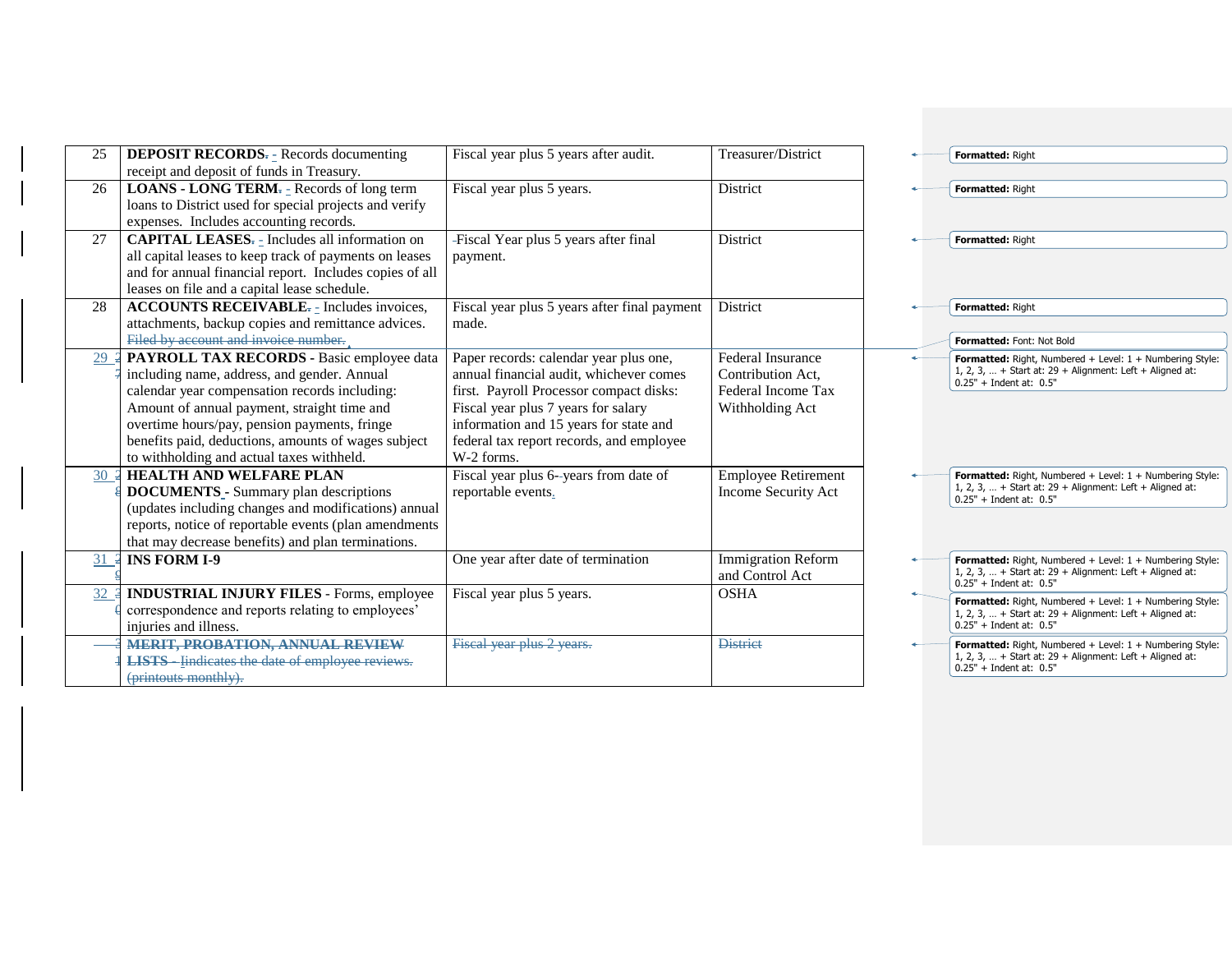| 33 | <b>EMPLOYEE PERSONNEL FOLDERS -</b><br>Personnel records relating to hires, rehires, tests used<br>in employment, promotion, transfers, demotions,<br>selection for training, layoff, recall, doctors notes,<br>terminations or discharge.                                                                                                                                                                                                                                                                                                             | Fiscal year plus 5 years after employee<br>leaves. | Age Discrimination in<br><b>Employment Act</b>                         | Formatted: Right, Numbered + Level: 1 + Numbering Style:<br>1, 2, 3,  + Start at: $29 +$ Alignment: Left + Aligned at:<br>$0.25" + Indent at: 0.5"$                              |
|----|--------------------------------------------------------------------------------------------------------------------------------------------------------------------------------------------------------------------------------------------------------------------------------------------------------------------------------------------------------------------------------------------------------------------------------------------------------------------------------------------------------------------------------------------------------|----------------------------------------------------|------------------------------------------------------------------------|----------------------------------------------------------------------------------------------------------------------------------------------------------------------------------|
| 34 | <b>EMPLOYEE BENEFITS FOLDER - District</b><br>benefit plan enrollment forms; all medical plan and<br>related enrollments and change requests; beneficiary<br>forms: life insurance: all health and welfare related<br>documents; coverage declinations; all COBRA<br>related notices and COBRA enrollment documents.                                                                                                                                                                                                                                   | Fiscal year plus 5 years after employee<br>leaves. | <b>District</b>                                                        | Formatted: Right, Numbered + Level: 1 + Numbering Style:<br>1, 2, 3,  + Start at: $29 +$ Alignment: Left + Aligned at:<br>$0.25" + Indent at: 0.5"$<br>Formatted: Font: Not Bold |
| 35 | PERSONNEL REQUISITIONS - Forms and<br>correspondence regarding filling of departmental<br>positions including inquiries, resumes and<br>applications.                                                                                                                                                                                                                                                                                                                                                                                                  | Fiscal year plus 2 years.                          | District                                                               | Formatted: Right, Numbered + Level: 1 + Numbering Style:<br>1, 2, 3,  + Start at: $29 +$ Alignment: Left + Aligned at:<br>$0.25"$ + Indent at: $0.5"$                            |
| 36 | <b>EMPLOYEE LEAVES OF ABSENCE - Basic</b><br>employee data including name, address, occupation,<br>rate of pay, daily and weekly hours worked per pay<br>period, additions to/deductions from wages and total<br>compensation. Dates and hours of leave taken by<br>eligible employees. Copies of employee notices and<br>documents describing employee benefits or policies<br>and practices regarding paid and unpaid leave.<br>Records of premiums payments of employee benefits.<br>Records of any disputes regarding the designation of<br>leave. | Fiscal year plus 7 years.                          | <b>Family Medical Leave</b><br>Act and California<br>Family Rights Act | Formatted: Right, Numbered + Level: 1 + Numbering Style:<br>1, 2, 3,  + Start at: $29 +$ Alignment: Left + Aligned at:<br>$0.25" + Indent at: 0.5"$                              |
| 37 | <b>OSHA Records</b>                                                                                                                                                                                                                                                                                                                                                                                                                                                                                                                                    |                                                    | Title 8 of California<br>Code of Regulations                           | Formatted: Right, Numbered + Level: 1 + Numbering Style:<br>1, 2, 3,  + Start at: $29 +$ Alignment: Left + Aligned at:<br>$0.25" + Indent at: 0.5"$                              |
|    | Illness and Prevention Program (§3203)<br>a. -Records of scheduled and periodic inspections<br>required by $\S3203(a)(4)$ to identify unsafe conditions<br>and work practices.                                                                                                                                                                                                                                                                                                                                                                         | Fiscal year plus 2 years.                          | District<br>8 CCR §-32-03                                              | Formatted: Right, Indent: Left: 0.25"                                                                                                                                            |
|    | b. -Employee safety and health training records.                                                                                                                                                                                                                                                                                                                                                                                                                                                                                                       | Fiscal year plus 2 years.                          | District                                                               | Formatted: Indent: Left: 0.25"                                                                                                                                                   |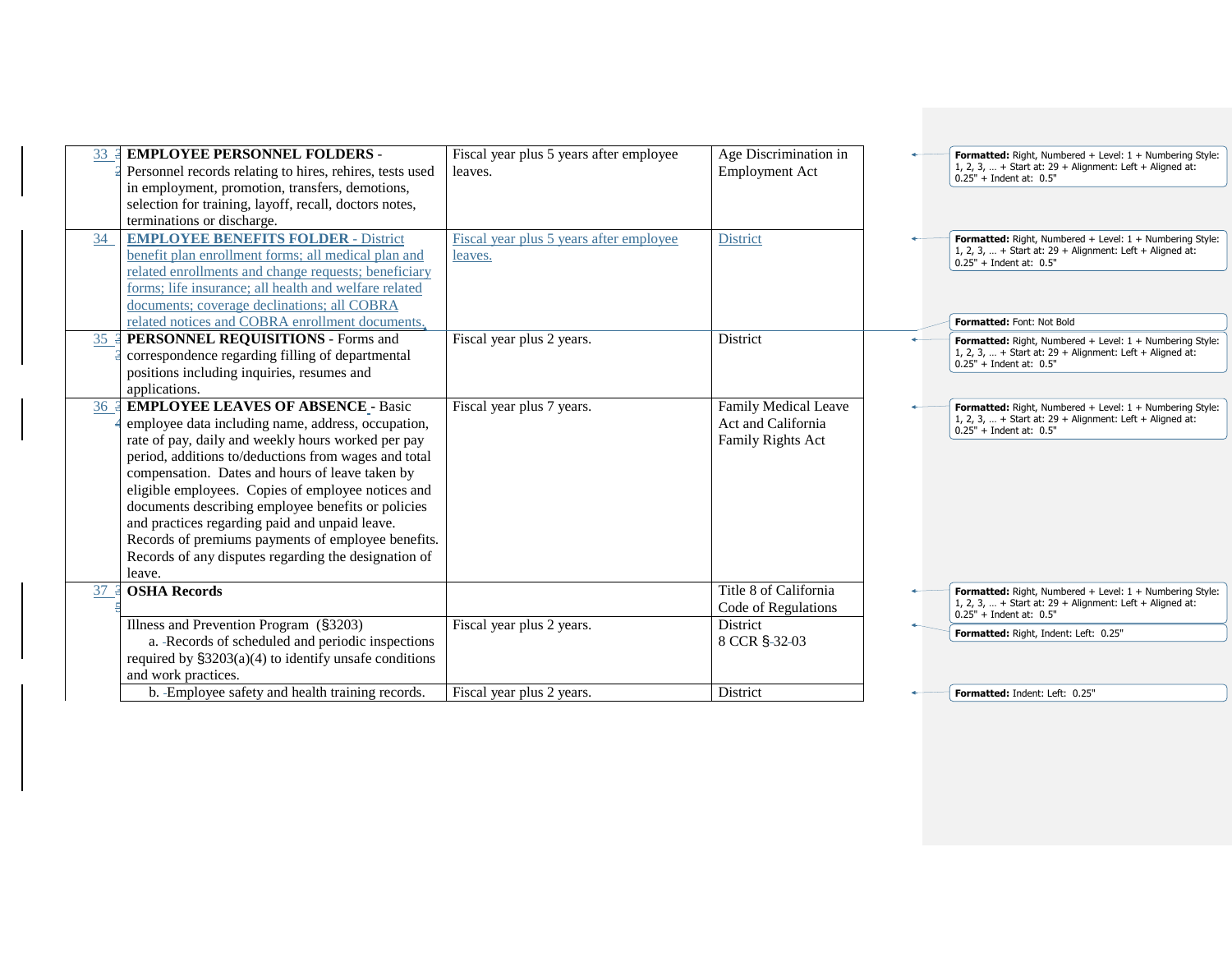|                                                            |                                                      | 8 CCR §3203            |
|------------------------------------------------------------|------------------------------------------------------|------------------------|
| c. -Ttraining records for employees who have               | If retained, fiscal year plus 2 years.               | <b>District</b>        |
| worked for less than one year.                             |                                                      | 8 CCR §3203            |
| Employee Exposure Records. (§3204) eEmployee               | Fiscal year plus 30 years.                           | District               |
| records relating to exposure to toxic substances.          |                                                      | 8 CCR §3204            |
| Requests for accommodation of disability.                  | 1 year after employee leaves, unless claim<br>filed. | <b>District</b>        |
| 38 4 HEARING BOARD - Files relating to applications        | Fiscal year plus 1 year after all source             | Maintained by Clerk of |
| for variances, permit appeals, abatement orders.           | permits are canceled or expired.                     | the Board              |
| 39 3 BOARD FILES -: Agendas, Minutes, Staff Reports,       | Permanent. May be destroyed after 5 years            | Maintained by the      |
| and written public comments, Ordinances and records        | if reproduced by authorized reproduction.            | District Clerk of the  |
| related to formation, change of organization, or           |                                                      | <b>Board</b>           |
| reorganization of the district.                            |                                                      | Gov. Code §602031      |
| 40 4 COMMUNITY ADVISORY COUNCIL                            | Fiscal year plus 5 years after Council               | District               |
| <b>AGENDA ITEMS</b>                                        | meeting.                                             |                        |
| $\underline{41}$ <b>3 PERMIT FILES</b> - Includes Title V. | Fiscal year plus 3 years after all source            | <b>District</b>        |
|                                                            | permits are canceled or expired and no               |                        |
|                                                            | enforcement action is pending.                       |                        |
| 42 4 ENFORCEMENT AND COMPLIANCE FILES_-                    | Fiscal year plus 3 years after all source            | District               |
| Includes Title V.                                          | permits are canceled or expired and no               |                        |
|                                                            | enforcement action is pending.                       |                        |
| <b>AIR TOXICS FILES</b><br>43                              | Fiscal year plus 3 years after all source            | <b>District</b>        |
|                                                            | permits are cancelled or expired.                    |                        |
| <b>ASBESTOS FILES</b><br>44                                | Fiscal year plus 1 year after project                | <b>District</b>        |
|                                                            | notification.                                        |                        |
| <b>COMPLAINT FILES</b><br>45                               | Fiscal year plus 5 years after complaint is          | District               |
|                                                            | received, unless enforcement case is                 |                        |
|                                                            | pending.                                             |                        |
| <b>COMPLIANCE VERIFICATION REPORTS</b><br>46               | Fiscal year plus 5 years after date of               | District               |
| AND EMISSION SOURCE TEST REPORTS                           | submittal.                                           |                        |
| <b>BURN PERMIT LOGS</b><br>47                              | Fiscal year plus 2 years after the date of           | <b>District</b>        |
|                                                            | issuance.                                            |                        |
|                                                            |                                                      |                        |

| Formatted: Right, Indent: Left: 0.25"                                                                                                                            |
|------------------------------------------------------------------------------------------------------------------------------------------------------------------|
|                                                                                                                                                                  |
| <b>Formatted:</b> Right, Indent: Left: 0.25"                                                                                                                     |
| Formatted: Right, Indent: Left: 0.25"                                                                                                                            |
|                                                                                                                                                                  |
| <b>Formatted:</b> Right, Numbered + Level: $1 +$ Numbering Style:<br>1, 2, 3,  + Start at: $29 +$ Alignment: Left + Aligned at:<br>$0.25"$ + Indent at: $0.5"$   |
| Formatted: Right, Numbered + Level: $1 +$ Numbering Style:<br>1, 2, 3,  + Start at: $29 +$ Alignment: Left + Aligned at:<br>$0.25" + Indent at: 0.5"$            |
|                                                                                                                                                                  |
| Formatted: Right, Numbered + Level: 1 + Numbering Style:<br>1, 2, 3,  + Start at: $29 +$ Alignment: Left + Aligned at:<br>$0.25" + Indent at: 0.5"$              |
| Formatted: Right, Numbered + Level: $1 +$ Numbering Style:<br>1, 2, 3,  + Start at: $29 +$ Alignment: Left + Aligned at:<br>$0.25" + Indent at: 0.5"$            |
| <b>Formatted:</b> Right, Numbered + Level: $1 +$ Numbering Style:<br>1, 2, 3,  + Start at: $29 +$ Alignment: Left + Aligned at:<br>$0.25"$ + Indent at: $0.5"$   |
| <b>Formatted:</b> Right, Numbered + Level: $1 +$ Numbering Style:<br>1, 2, 3,  + Start at: $29 +$ Alignment: Left + Aligned at:<br>$0.25" + Indent at: 0.5"$     |
| Formatted: Right, Numbered + Level: $1 +$ Numbering Style:<br>1, 2, 3,  + Start at: $29 +$ Alignment: Left + Aligned at:<br>$0.25" + Indent at: 0.5"$            |
| <b>Formatted:</b> Right, Numbered $+$ Level: $1 +$ Numbering Style:<br>1, 2, 3,  + Start at: $29 +$ Alignment: Left + Aligned at:<br>$0.25"$ + Indent at: $0.5"$ |
| <b>Formatted:</b> Right, Numbered + Level: $1 +$ Numbering Style:<br>1, 2, 3,  + Start at: $29 +$ Alignment: Left + Aligned at:<br>$0.25" + Indent at: 0.5"$     |
| Formatted: Right, Numbered + Level: 1 + Numbering Style:<br>1, 2, 3,  + Start at: $29 +$ Alignment: Left + Aligned at:<br>$0.25" + Indent at: 0.5"$              |